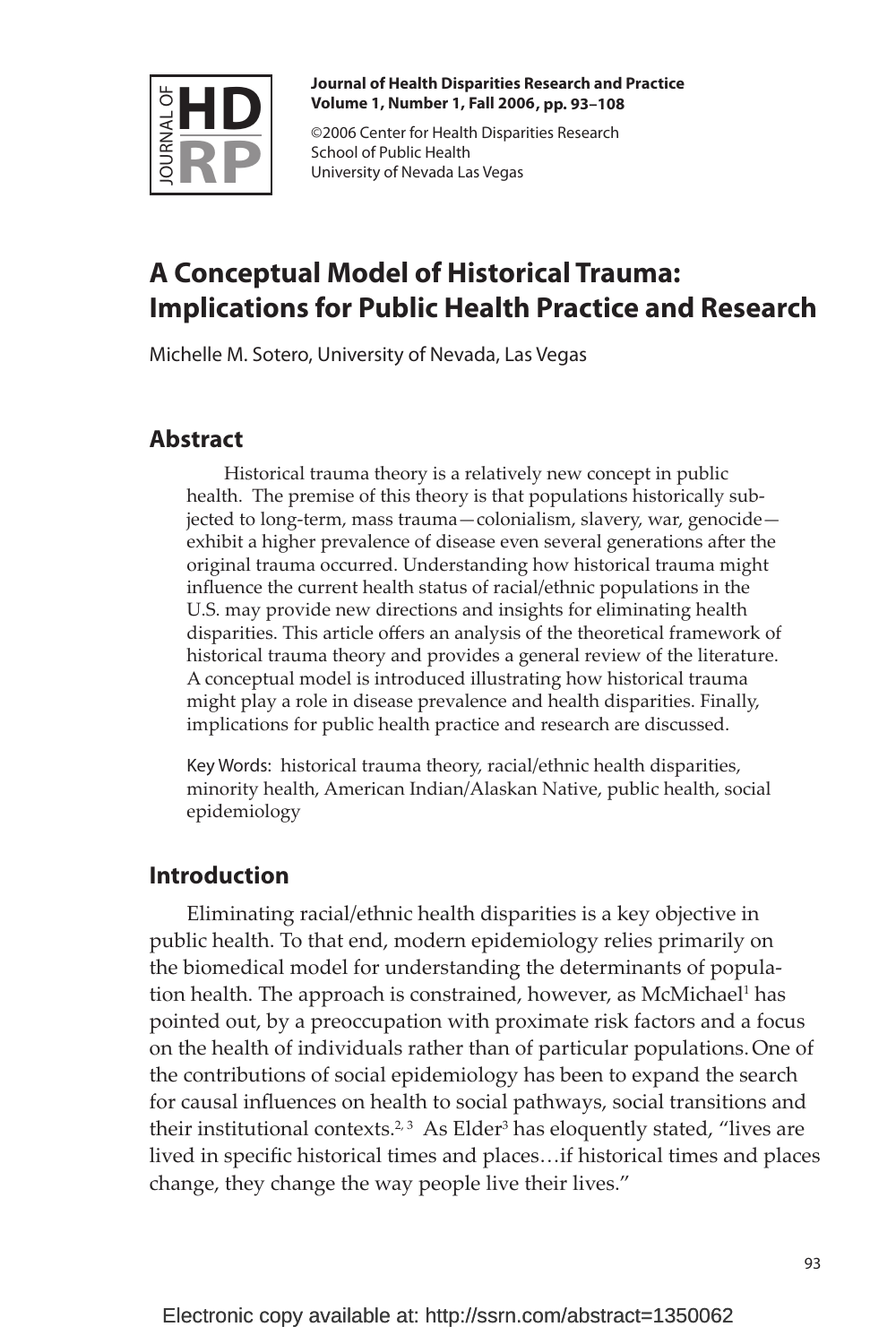Historical trauma theory is the embodiment of this sentiment. The premise is that populations historically subjected to long-term, mass trauma exhibit a higher prevalence of disease even several generations after the original trauma occurred. $4-7$  Historical trauma theory is a relatively new concept in public health; thus, empirical evidence presently offers weak support for the validity of the theory and its connection to contemporary health disparities. Yet, for many, the concept makes intuitive sense. In fact, a large body of interdisciplinary research seemingly lends support to the theory, making it deserving of further empirical research.

Understanding how historical trauma influences the current health status of racial/ethnic populations in the U.S. may provide new directions and insights for eliminating health disparities. This article offers an analysis of the theoretical framework of historical trauma theory and provides a general review of the literature. A conceptual model is introduced illustrating how historical trauma might play a role in disease prevalence and health disparities. Finally, implications for public health practice and research will be discussed.

#### **Historical Trauma Theory**

Historical trauma theory incorporates and builds upon three theoretical frameworks in social epidemiology.<sup>2</sup> The first is psychosocial theory, which links disease to both physical and psychological stress stemming from the social environment. In this framework, psychosocial stressors not only create susceptibility to disease, but act as a direct pathogenic mechanism affecting biological systems in the body. The second theoretical framework is political/economic theory, which addresses the political, economic and structural determinants of health and disease such as unjust power relations and class inequality. The third is social/ecological systems theory, which recognizes the multilevel dynamics and interdependencies of present/past, proximate/distal, and life course factors in disease causation. $1/2$ 

In understanding how and why certain populations have a higher burden of disease than others, historical trauma theory provides a macro-level, temporal framework for examining how the "life course" of a population exposed to trauma at a particular point in time compares with that of unexposed populations. Based on a review of the literature, at least four distinct assumptions underpin this theory: (1) mass trauma is deliberately and systematically inflicted upon a target population by a subjugating, dominant population; (2) trauma is not limited to a single catastrophic event, but continues over an extended period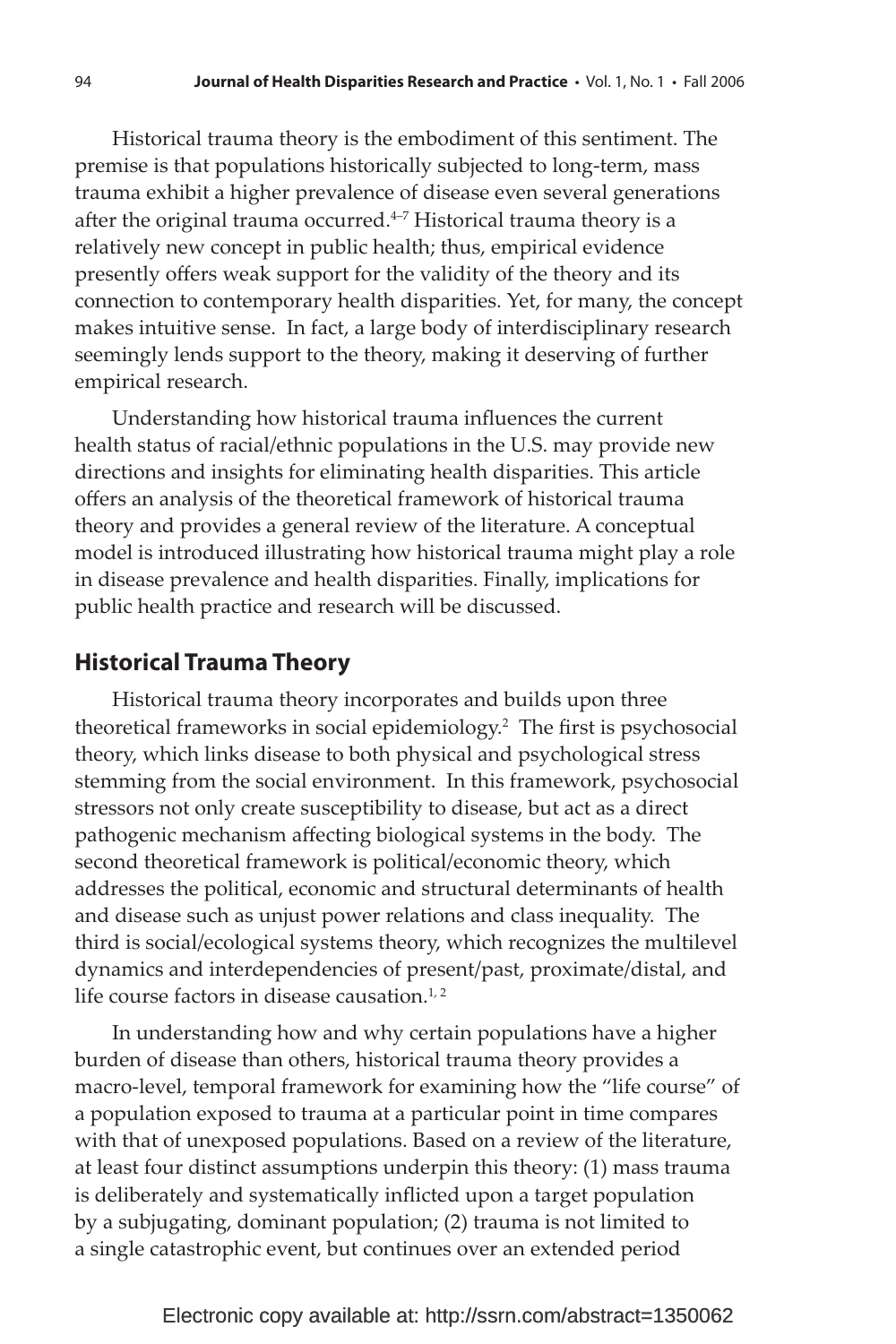of time; (3) traumatic events reverberate throughout the population, creating a universal experience of trauma; and (4) the magnitude of the trauma experience derails the population from its natural, projected historical course resulting in a legacy of physical, psychological, social and economic disparities that persists across generations. The three basic constructs of the theory are the historical trauma experience, the historical trauma response, and the intergenerational transmission of historical trauma.<sup>4,8</sup>

#### **A Review of the Literature**

All trauma experiences are technically historical in nature. Most of the body of work on psychic trauma has focused on the psychological effects of individuals' rather than populations' exposure to traumatic events.<sup>9-11</sup> In 1980, Post-Traumatic Stress Disorder (PTSD) was formally accepted by the American Psychiatric Association as a diagnosis describing the severe and long-term effects of exposure to traumatic stressors like combat, sexual assault, child abuse, motor vehicle accidents or natural disasters.12 Research indicates that individuals diagnosed with PTSD have elevated odds of behavioral health risks and social dysfunction.9, 12 Another study found that experiences of chronic trauma created deep emotional scars affecting life-long patterns of interpersonal relationships, the ability to master life-skills and role performance.9 More recently, clinical studies have linked chronic stress associated with PTSD to physical health. Chronic stress has been linked to impairment of the nervous system, the hypothalamic–pituitary–adrenal (HPA) axis, and cardiovascular, metabolic, and immune systems. These impairments contribute to chronic diseases such as diabetes, hypertension, and cardiovascular disease. $9, 10, 12, 15, 16$  The literature also reveals that responses to deliberate perpetration of mass trauma are very different from those caused by accident or forces of nature. Trauma as the result of deliberate intent produces a profound sense of dismay and alienation. Intentional violence threatens basic assumptions about an orderly, just world and the intrinsic invulnerability and worthiness of the individual.<sup>13, 14</sup>

A key feature of historical trauma theory is that the psychological and emotional consequences of the trauma experience are transmitted to subsequent generations through physiological, environmental and social pathways resulting in an intergenerational cycle of trauma response.4, 6–8, 17–21

Historical trauma transmission was first conceptualized in the 1960s, based on studies of persistent trauma among Holocaust survivors and their families after World War  $II^{4,17}$  Since then, a number of studies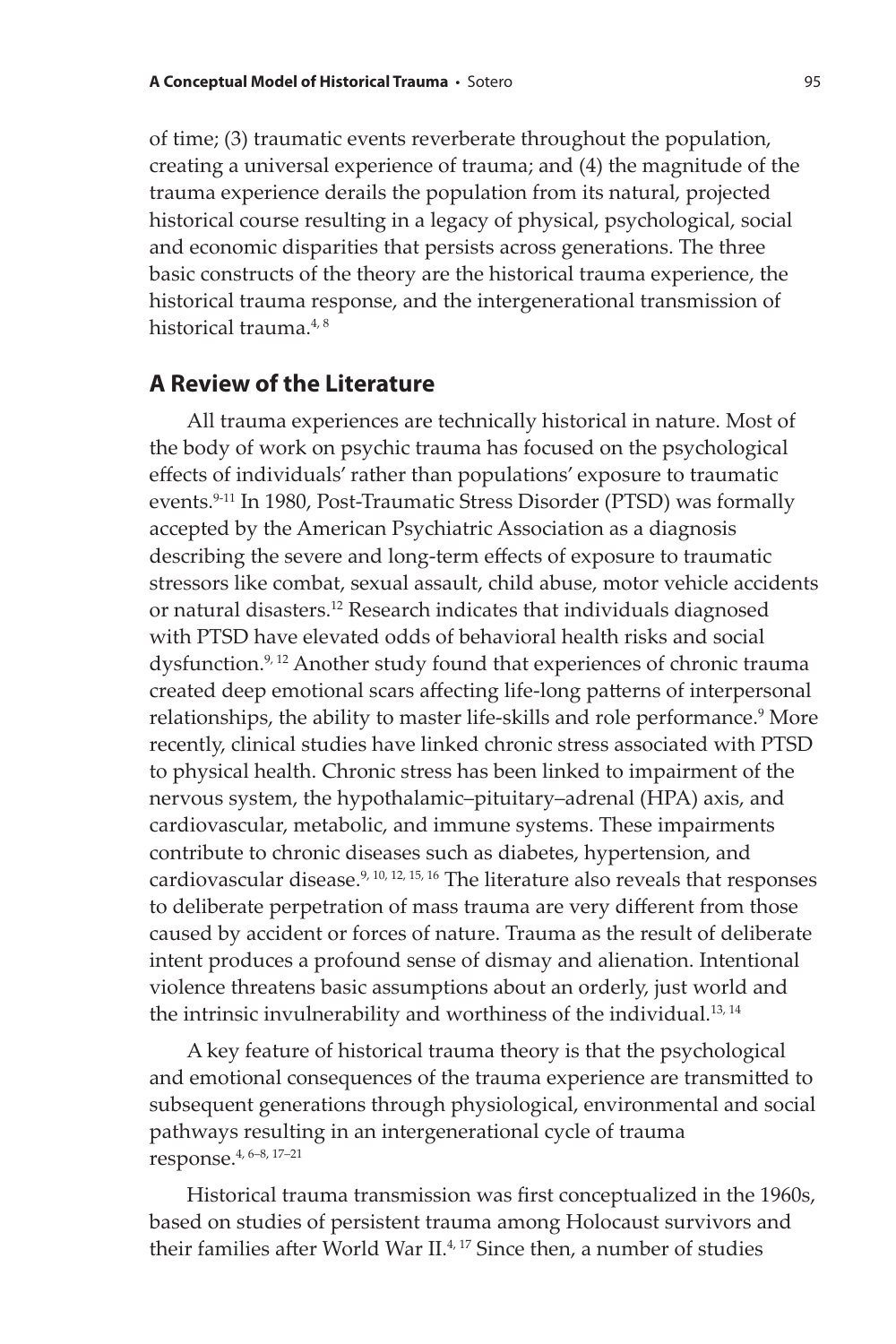have found that offspring of Holocaust survivors manifested an array of trauma response pathology and experienced themselves as "different or damaged" by their parents' experiences.<sup>4, 15, 17, 21</sup> Though these findings are not without controversy, disagreement centers primarily around inadequacies in methodological complexity and study design.<sup>4, 17, 22</sup> More recently, studies in other populations—Palestinian, Russian, Cambodian, African American and American Indian—have documented that offspring of parents affected by trauma also exhibited various symptoms of PTSD or "historical trauma response." These symptoms included an array of psychological problems such as denial, depersonalization, isolation, memory loss, nightmares, psychic numbing, hypervigilance, substance abuse, fixation on trauma, identification with death, survivor guilt and unresolved grief.4-8, 17, 20, 23–29

In the last decade, the majority of historical trauma research has been with American Indian/Alaskan Native (AIAN) populations. Brave Heart and DeBruyn<sup>5</sup> first published on the concept of historical trauma in the AIAN population in the mid 1990s. Brave Heart<sup>8</sup> defined historical trauma as "the cumulative and collective psychological and emotional injury sustained over a lifetime and across generations resulting from massive group trauma experiences." Faimon<sup>30</sup> described historical trauma experienced by the (American Indian) Dakota nation as an "indescribable terror and the legacy of terror that remains after 140 years, as evidenced by repression, dissociation, denial, alcoholism, depression, doubt, helplessness and devaluation of self and culture." She also elaborated on the intergenerational legacy of shame, guilt, and distrust embedded in collective memory and passed down through seven generations. The Aboriginal Healing Foundation<sup>18</sup> describes historical trauma as a cluster of traumatic events and as a disease itself. The symptoms of historical trauma as a disease are the maladaptive social and behavioral patterns that were created in response to the trauma experience, absorbed into the culture and transmitted as learned behavior from generation to generation.<sup>18</sup>

Recently, researchers have begun to identify historical trauma as a precipitating condition influencing racial/ethnic health disparities. Williams, Neighbors and Jackson<sup>31</sup> identified race-related historical trauma as a large-scale, systems-related macro-stressor that adversely impacts both the physical and mental health of the affected racial/ ethnic group. Walters and Simoni<sup>32</sup> described historical trauma from an indigenous fourth-world context, in which a minority indigenous population exists in a nation where a colonizing, subordinating majority holds institutionalized power and privilege. The subordination of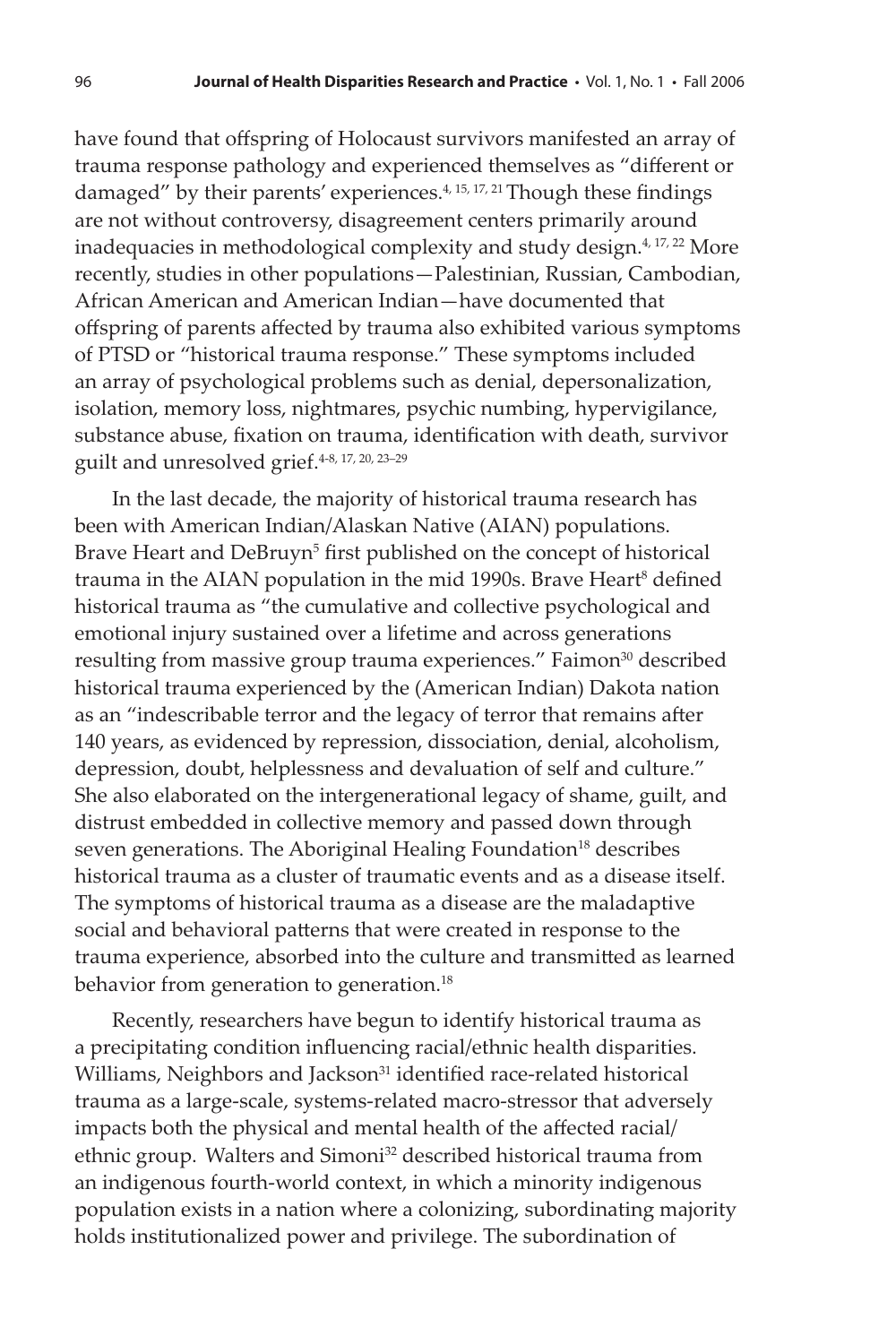indigenous populations and the cumulative effects of injustice and discrimination are characterized as a "soul wound" that impacts health outcomes for Native people. Duran and Walters<sup>33</sup> suggested that temporal patterns of exposure to cultural and historical trauma may act as covariates in HIV/AIDS behavior among AIAN populations. Finally, Leary<sup>7</sup> and Reid, Mims and Higginbottom<sup>20</sup> assert that African Americans have sustained traumatic psychological and emotional injury as a direct result of slavery, perpetuated by social/institutional inequality, racism and oppression.

The literature on historical trauma is largely theoretical and qualitative in nature. More quantitative studies are needed to build on existing work and to connect historical trauma with public health and disease outcomes. Whitbeck et al.,<sup>17</sup> for example, developed a Historical Loss Scale and a Historical Loss Associated Symptoms Scale as a measure of historical trauma in American Indian elders. Baker and Gippenreiter<sup>34</sup> conducted a study designed to measure the physical and mental health effects of historical trauma in the grandchildren of victims of the Stalin Purge of 1937–39.

In addition, the literature on trauma (psychic and historical) primarily focuses on the psychosocial/psychobiological sequelae of the trauma experience. Little is written about the physical effects resulting from exposure to mass trauma—injuries, infectious and chronic diseases, malnutrition—and whether they persist through future generations. However, a large body of empirical research on the Dutch Famine of 1944 (see the works of M. Susser; A. Ravelli; L. Lumey; and J. McClellan) and a growing body of research on the fetal origins of disease (see D. Barker and D. Benyshek) indicate that physical ramifications of trauma exposure can carry over to subsequent generations via genetic mutation, impairments in gene expression and physiological adaptations.

One of the challenges to quantitative research may be conceptualizing how events that took place in the distant past affect the present. The literature review did not produce a general conceptual model illustrating how all of the described elements of historical trauma interact in a manner that influences contemporary health disparities.

#### **A Conceptual Model of Historical Trauma**

The conceptual model of historical trauma introduced here attempts to synthesize the literature and delineate physical, psychological and social pathways linking historical trauma to disease prevalence and health disparities (Figure 1).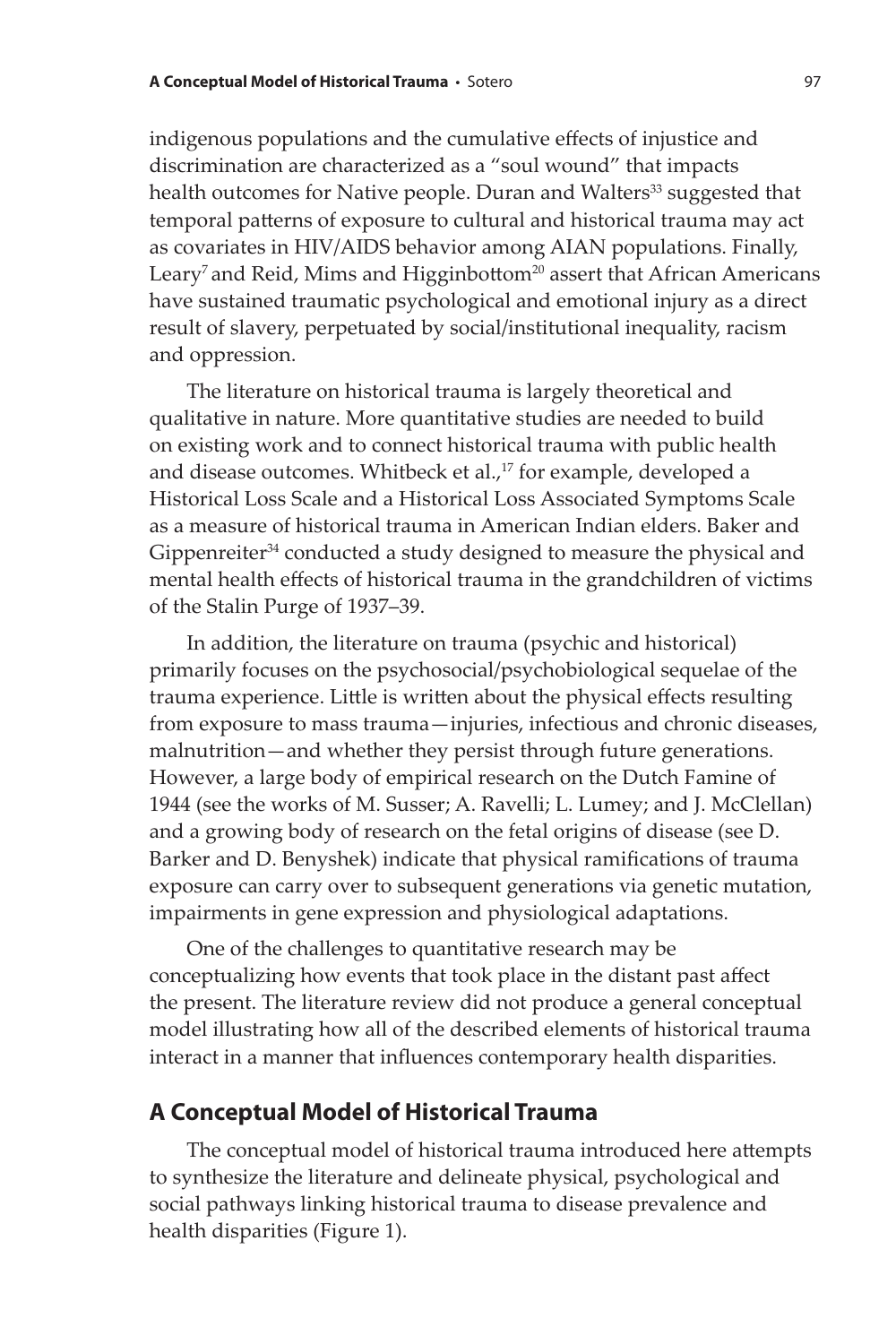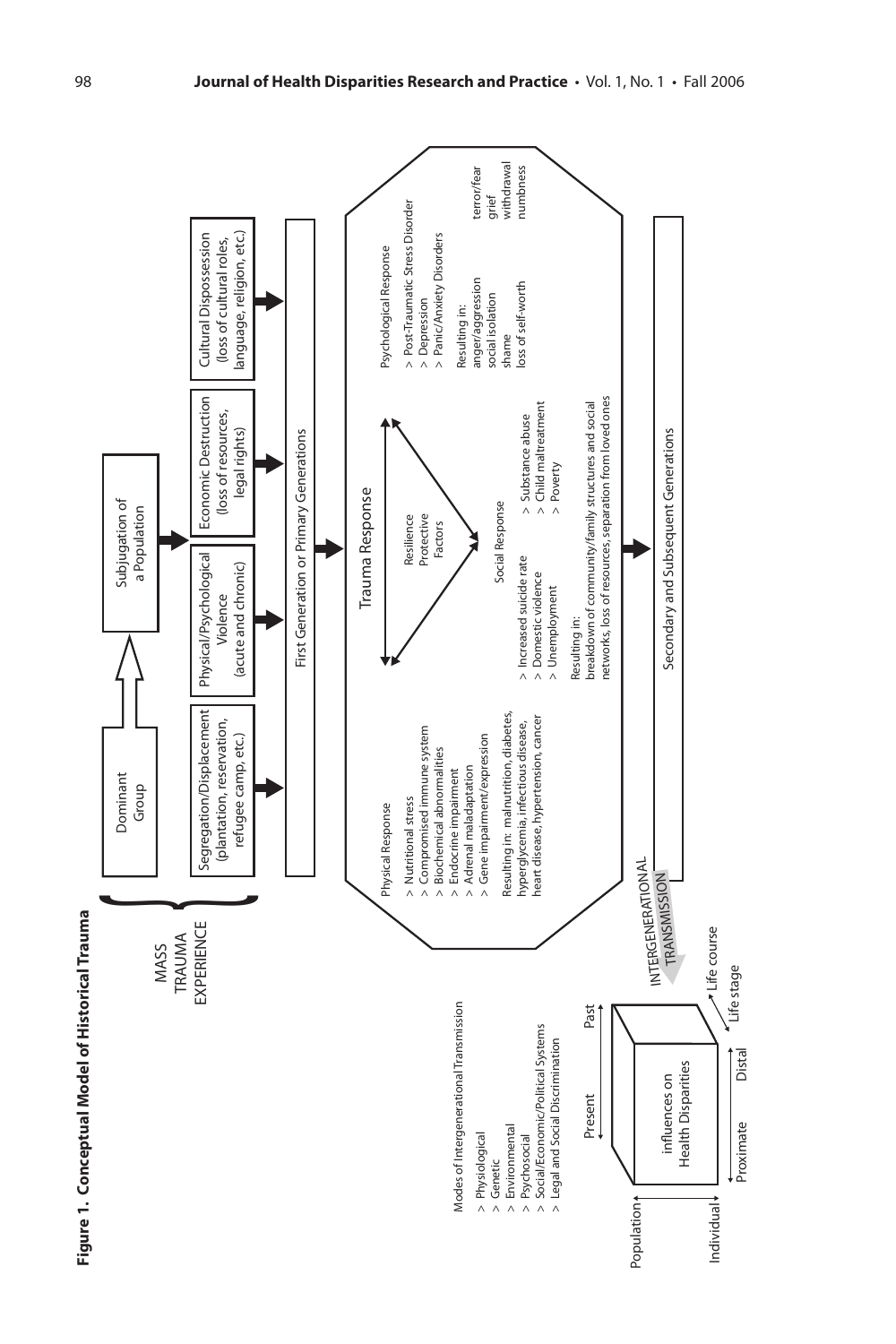The model posits that historical trauma originates with the subjugation of a population by a dominant group. Successful subjugation requires at least four elements: 18 (1) overwhelming physical and psychological violence, (2) segregation and/or displacement, (3) economic deprivation, and (4) cultural dispossession.

The dominant group enforces subjugation through various means including military force, bio-warfare, national policies of genocide, ethnic cleansing, incarceration, enslavement, and/or laws that prohibit freedom of movement, economic development, and cultural expression.<sup>4, 5, 18, 19,</sup> <sup>24, 32, 35-41</sup> Though overt legitimization of subjugation may be rescinded over time, its legacy remains in the form of racism, discrimination and social and economic disadvantage.<sup> $6, 7, 20, 31, 32, 42$ </sup> The universal experience of subjugation constitutes significant physical and psychological trauma for the affected population.

 As the model illustrates, primary generations are the direct victims of subjugation and loss, which threaten their population and economic and cultural survival. Having witnessed great loss of life and endured brutality, starvation, and disease, many survivors are plagued with physical injuries, malnutrition, and high rates of infectious and chronic diseases.5, 18, 30, 43 Their psychological and emotional responses stem from experiencing violence, severe stress, pervasive hardship and <relentless> unremitting grief at the loss of kin, land, and way of life.<sup>5, 13, 18, 37, 39-41, 44</sup> Trauma response in primary generations may include PTSD, depression, self-destructive behaviors, severe anxiety, guilt, hostility, and chronic bereavement.<sup>9-11, 13</sup> Psychological and emotional disorders may well translate into physical disease, and vice versa. $9,12$ 

Secondary and subsequent generations are affected by the original trauma through various means. Extreme trauma may lead to subsequent impairments in the capacity for parenting.4 Physical and emotional trauma can impair genetic function and expression, which may in turn affect offspring genetically, through in utero biological adaptations, or environmentally.<sup>4, 11, 18, 45, 46-49</sup> Evidence suggests that disorders such as mental illness, depression and PTSD can be genetically transmitted to secondary and subsequent generations. $1, 45, 50$  Maternal malnutrition contributes to poor-quality breast milk and low-birth-weight babies.<sup>51</sup> Some studies indicate that maternal care and depressive state are also major determinants of endocrine and behavioral stress responses in offspring.<sup>50, 52</sup> Further, some evidence suggests that physiological adaptations made by a fetus in response to in utero stressors are correlated with a number negative health outcomes throughout life.<sup>49</sup> According to Benyshek,<sup>46</sup> research shows that Type 2 diabetes in adults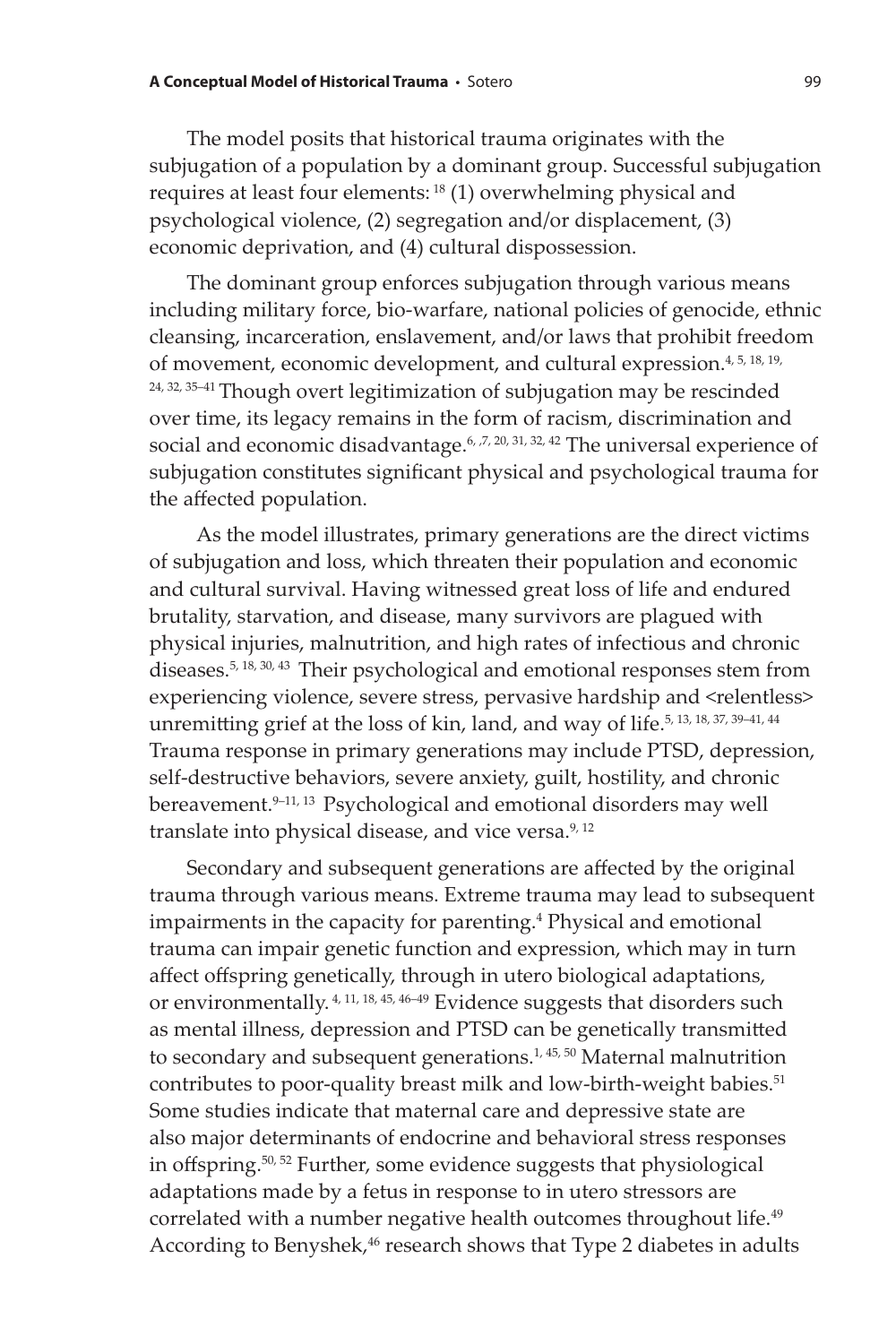may be caused by metabolic adaptations of the fetus in response to maternal malnutrition. The disorder is then propagated throughout subsequent generations via hyperglycemic pregnancies.<sup>46</sup>

Maladaptive behaviors and related social problems such as substance abuse, physical/sexual abuse, and suicide directly traumatize offspring and are indirectly transmitted through learned behavior perpetuating the intergenerational cycle of trauma.4, 53–56 Secondary and subsequent generations also experience "vicarious traumatization" through the collective memory, storytelling and oral traditions of the population. Traumatic events become embedded in the collective, social memories of the population. Offspring are taught to share in the ancestral pain of their people and may have strong feelings of unresolved grief, persecution and distrust.<sup>18, 24, 30</sup> They may also experience original trauma through loss of culture and language, as well as through proximate, first-hand experiences of discrimination, injustice, poverty, and social inequality. Such experiences validate their ancestral knowledge of historical trauma and reinforce the historical trauma experience and response.<sup>24, 31</sup>

Finally, the cumulative effects of historical trauma on the population, mitigated to some degree by the existence of resiliency and protective factors, result in a surfeit of social and physical ills that ultimately lead to population-specific health disparities. Historical trauma has been called a "disease of time."18 From this perspective, the poor health status of affected populations can be argued as the result of the accumulation of disease and social distress across each succeeding generation.

### **Case Study: Historical Trauma and Health Disparities in the AIAN Population**

Descriptions and details of the subjugation of AIAN people through colonization, war and genocide have been provided by many authors and will not be repeated here. (See Stannard, 1992; Thornton, 1987; Aboriginal Healing Foundation, 2004; and Brave Heart & DeBruyn, 1998). However, to illustrate how historical trauma might influence health disparities, one pertinent historical event will be recounted and associated with the current health status of the AIAN population.

The introduction of infectious diseases was the single most devastating impact of the European colonization of the Americas. Known as virgin soil epidemics, measles and small pox alone decimated over  $90\%$  of the indigenous population by some estimates.<sup>18</sup> Until the early 1900s, measles and small pox epidemics struck every seven to eleven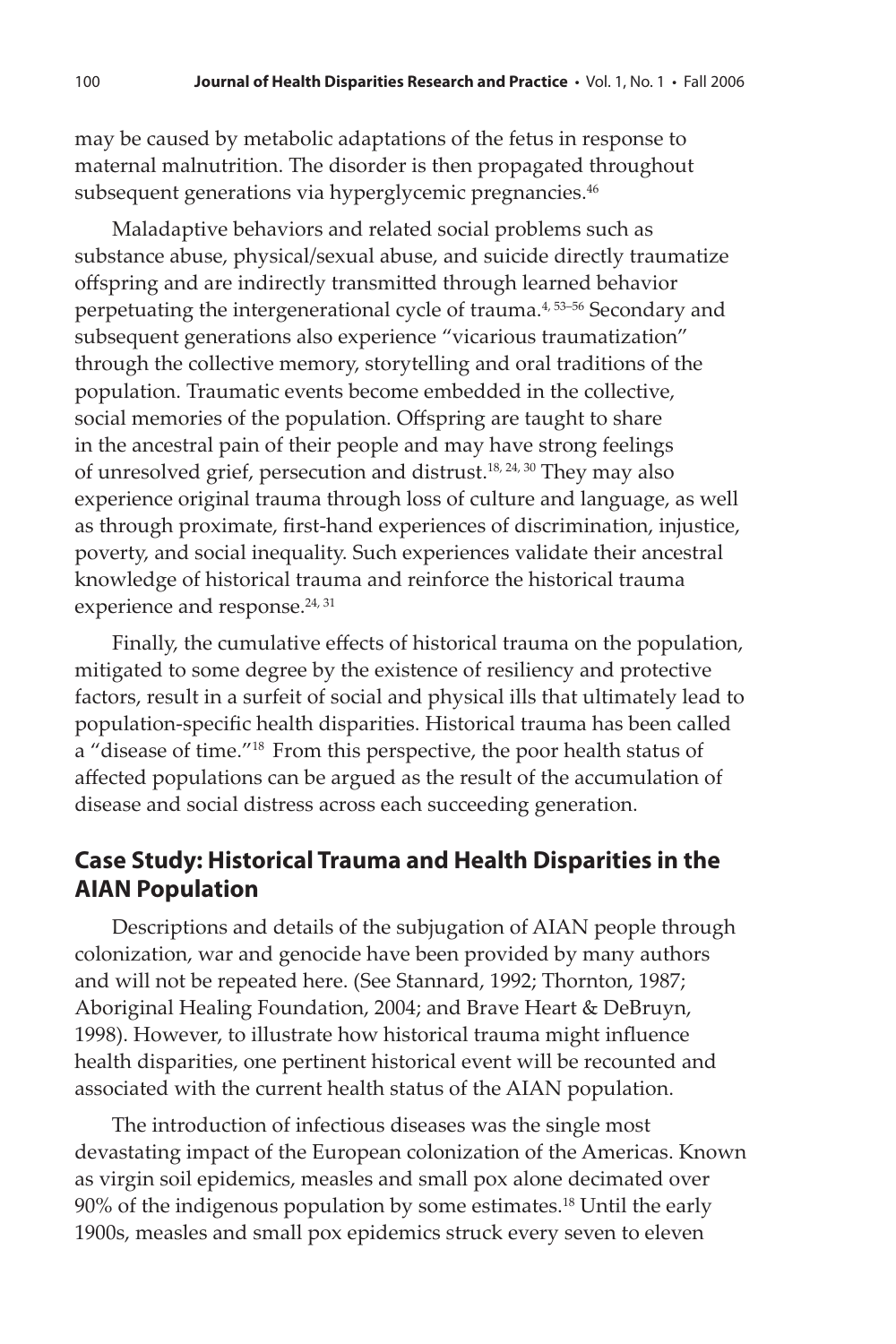years, resulting in great loss of life, habitual food scarcity, starvation and chronic illness.18

Recurrent epidemics meant that the population had little time to reproduce fully immune offspring.<sup>18</sup> Exposure to infectious disease compromised cellular immunity, facilitated the spread of viruses and created susceptibility to other diseases such as tuberculosis, hepatitis and influenza.<sup>18, 51, 57</sup> Food scarcity and starvation, a by-product not only of the epidemics but of government policies, may also have led to metabolic and behavior adaptations. In a paper titled "Diseases Among Indians," published in 1892 in the Weekly Journal of Medicine and Surgery, Dr. A.B. Holder<sup>57</sup> writes, "The buffalo is gone and Government rations or scant subsistence by their own labor, is the Indians' present diet. In this change is found a factor in the causation of consumption and scrofula." He further states that food rations furnished by the government were inconsistent and insufficient to maintain health. After a period of fasting, the next supply of food rations would arrive and there would be a feast in which most of the food was consumed. This resulted in a regular succession of fasts and feasts that "deranges digestion and assimilation and fits the constitution for the invasion of tuberculosis."<sup>57</sup>

Though it was only one of many historical tragedies, <sup>6, 18, 58, 59</sup> infectious disease had a devastating impact on the health of American Indians and Alaskan Natives. One could argue that the population health of contemporary AIANs never recovered from the extensive physical, psychological, social and cultural trauma of European colonization.42 Today, this population has the poorest health status of any racial/ethnic population in the United States.<sup>42</sup> Compared to the U.S. average, American Indians are 770% more likely to die from alcoholism, 650% more likely to die from tuberculosis, 420% more likely to die from diabetes, 280% more likely to die from accidents, 190% more likely to commit suicide and 52% more likely to die from pneumonia or influenza.<sup>42</sup> For some Native populations in the U.S., life expectancy is lower than every country in the Western Hemisphere, with the exception of Haiti.<sup>60</sup>

#### **Implications for Public Health Practice and Research**

Pearce<sup>61</sup> states that modern epidemiology embraces a paradigm that "focuses on the individual, blames the victim, and produces interventions that can be harmful." Many Native and non-Native allied public health professionals have begun to change this by developing intervention programs that integrate theories of historical trauma, community capacity and community empowerment. 8, 23–25, 33, 55, 62–64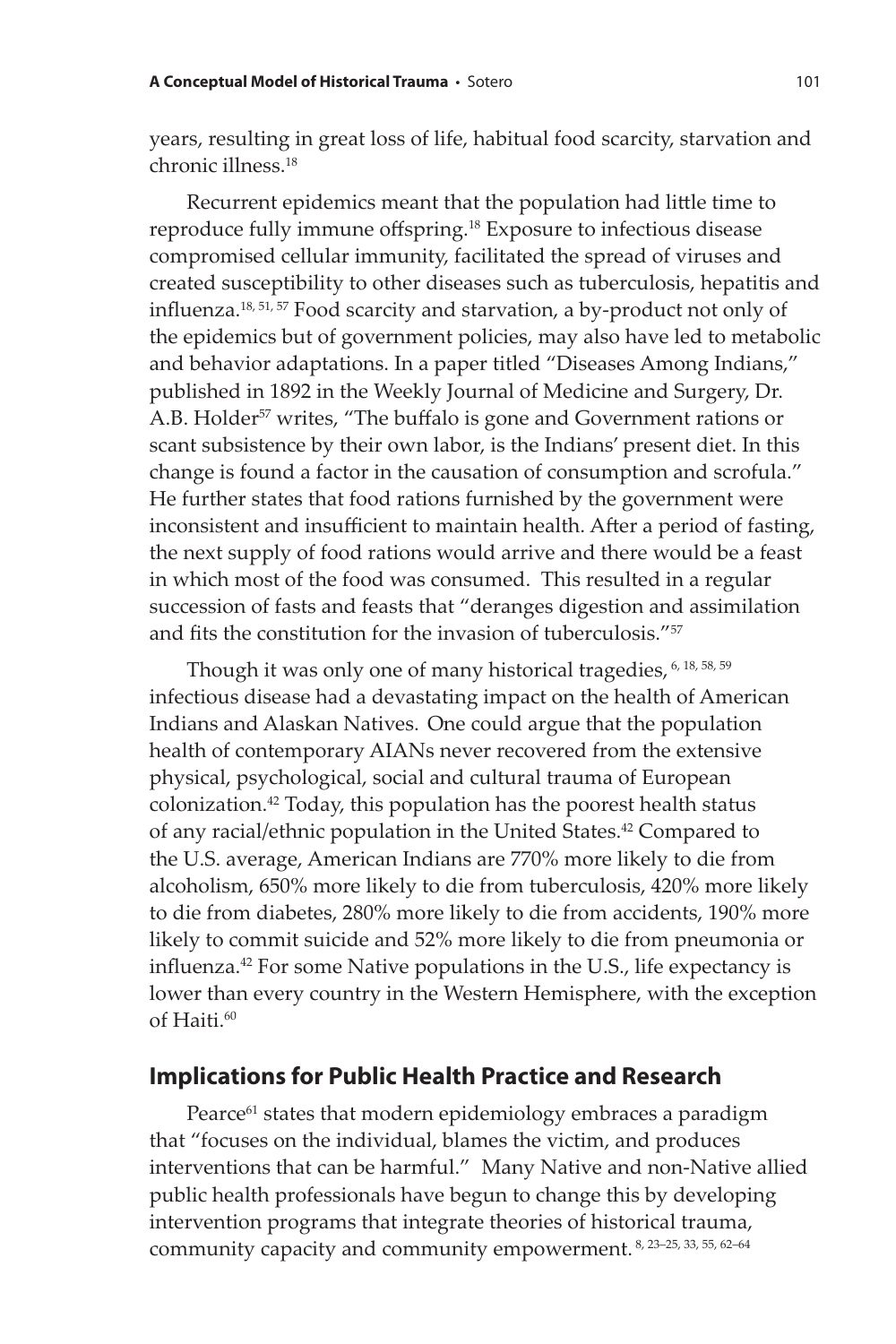These programs are designed to be holistic, culturally relevant, and respectful of indigenous self-understanding of historical trauma and its impact on community health. Symptoms of historical trauma—like diabetes, suicide, and domestic violence—are addressed from a different perspective and through a new paradigm different from traditional health programs that subscribe to Western belief systems and inherent dominant culture biases.<sup>55, 62</sup> The work pioneered in AIAN communities provides a model for addressing health disparities in other minority populations.

Connecting the past with the present is inherent in many cultural traditions. Historical trauma theory contextualizes "time and place." It validates and aligns itself with the experiences and explanatory models of affected populations and recognizes issues of accountability and agency. It creates an emotional and psychological release from blame and guilt about health status, empowers individuals and communities to address the root causes of poor health and allows for capacity building unique to culture, community and social structure. $62$ 

Historical trauma theory is a rich-in-variables framework whose application to public health is invaluable. More empirical research is necessary to fully understand, operationalize and validate the theoretical constructs of historical trauma. More work is also needed to link measures of historical trauma to health outcomes. The majority of research on historical trauma has been conducted with American Indian populations and is largely qualitative. More evaluative research is needed on the effectiveness of intervention programs. More empirical research is needed to gain a better understanding of the manifestations and prevalence of historical trauma among indigenous populations, as well as the specific mechanisms of intergenerational transmission. Research needs to be conducted in other minority populations in the U.S. to determine the existence of historical trauma or if there are trauma response variations dependent on intensity, length and context of exposure, time passed since exposure, resiliency, protective or cultural factors. The conceptual model of historical trauma introduced here is intended to help public health practitioners and researchers gain a broader perspective of health disparities and aid in the development of new approaches for improving the health status of racial/ethnic populations in the United States.

#### **Acknowledgments**

Many thanks to Michelle Chino, Ph.D., for making this paper possible. Her expertise, support and mentorship were invaluable. Special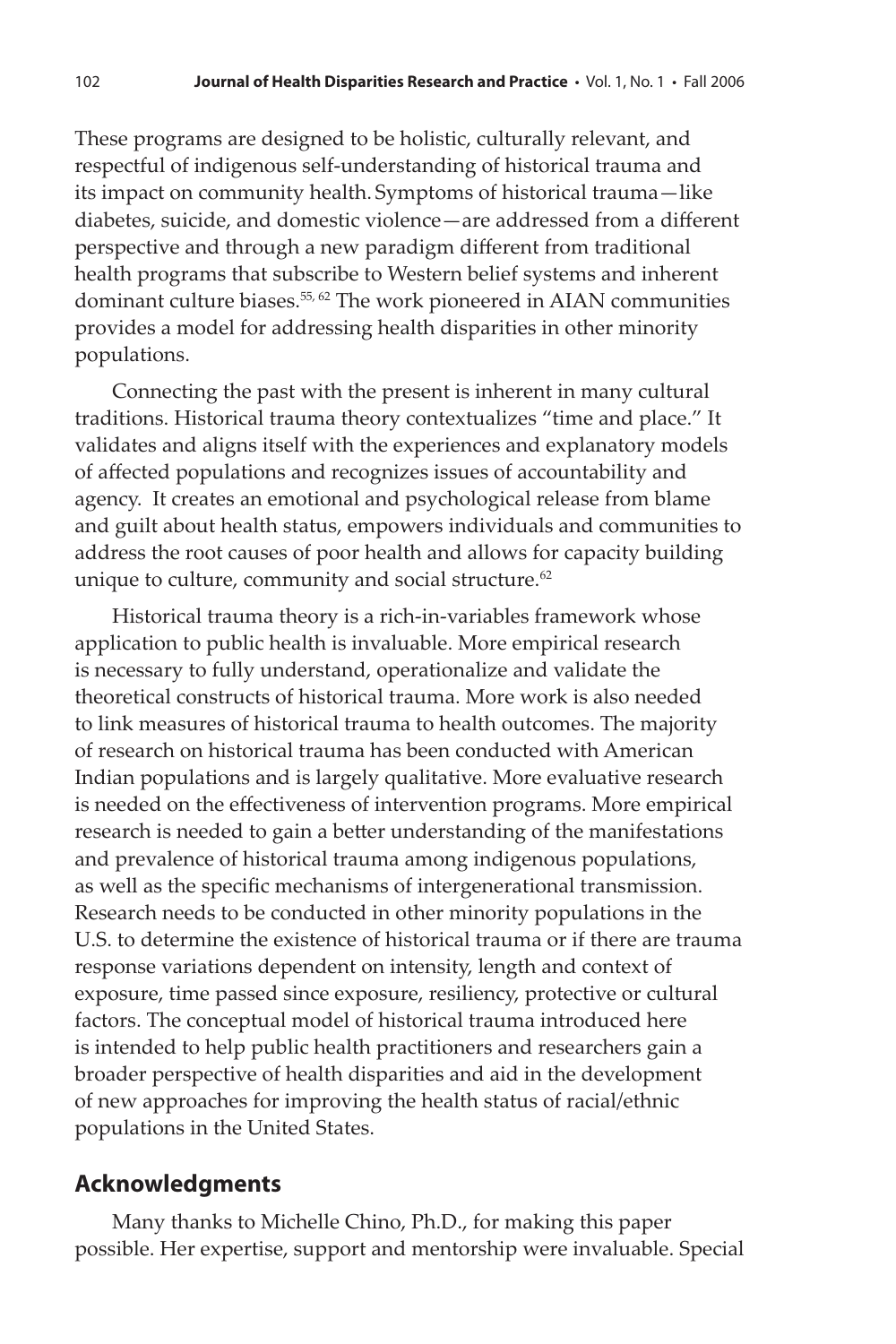thanks to Roland Sotero for his insightful comments and contributions and to an anonymous reviewer who took the time to provide an in-depth critique.

#### **References**

- 1. McMichael, A. 1999. Prisoners of the Proximate: Loosening the Constraints on Epidemiology in an Age of Change. *American Journal of Epidemiology* 149(10):887–897.
- 2. Krieger, N. 2001. Theories for Social Epidemiology in the 21st Century: An Ecosocial Perspective. *International Journal of Epidemiology* 30:668–677.
- 3. Elder, G. 2001. *The Life Course in Time and Place. Presentation to the International Symposium on Institution, Interrelations, Sequences: The Bremen Life-Course*  Approach. Breman, Germany. Accessed 09/14/2006 at http://www.unc.edu/ ~elder/presentations/Life\_course\_in\_time.html
- 4. Danieli, Y. (Ed.) 1998. *International Handbook of Multigenerational Legacies of Trauma.* New York: Plenum Press.
- 5. Brave Heart, M.,& DeBruyn, L. 1998. The American Indian Holocaust: Healing Historical Unresolved Grief. *Am Indian Alk Nat Mental Health Res* 8(2):56–78.
- 6. Duran, E., & Duran, B. 1995. *Native American Postcolonial Psychology.* Albany: State University of New York Press.
- 7. Leary, Degruy, L. 2005. *Post Traumatic Slave Syndrome: America's Legacy of Enduring Injury and Healing.* Uptone Press.
- 8. Brave Heart, M. 2003. The Historical Trauma Response Among Natives and its Relationship with Substance Abuse: A Lakota Illustration. *Journal of Psychoactive Drugs* 35(1):7–13.
- 9. Brunello, N.; Davidson, J.; Deahl, M.; et al. 2001. Postraumatic Stress Disorder: Diagnostic and Epidemiology, Comorbidity and Social Consequences, Biology and Treatment. *Neuropsychobiology* 43:150–162.
- 10. Jankowsi, K. *National Center for Post Traumatic Stress PTSD and Physical*  Health. Accessed 10/11/05. Available at http://www.ncptsd.va.gov/facts/specific/fs\_physical\_health.html
- 11. Felitti, V.; Anda, R.; Nordenberg, D.; et al. 1998. Relationship of Childhood Abuse and Household Dysfunction to Many of the Leading Causes of Death in Adults. The Adverse Childhood Experiences (ACE) Study. *American Journal of Preventative Medicine* 14(4):245–258.
- 12. Schnurr, P., & Green, B. (Eds.) 2004. *Trauma and Health: Physical Health Consequences of Exposure to Extreme Stress.* Washington, DC: American Psychological Association.
- 13. Webb, Boyd, N. (Ed.) 2004. *Mass Trauma and Violence: Helping Families and Children Cope.* New York: The Guilford Press.
- 14. Brenner, I. (Ed.) *Psychic Trauma: Dynamics, Symptoms and Treatment.* Lanham, MD: Rowman & Littlefield Publishers, Inc.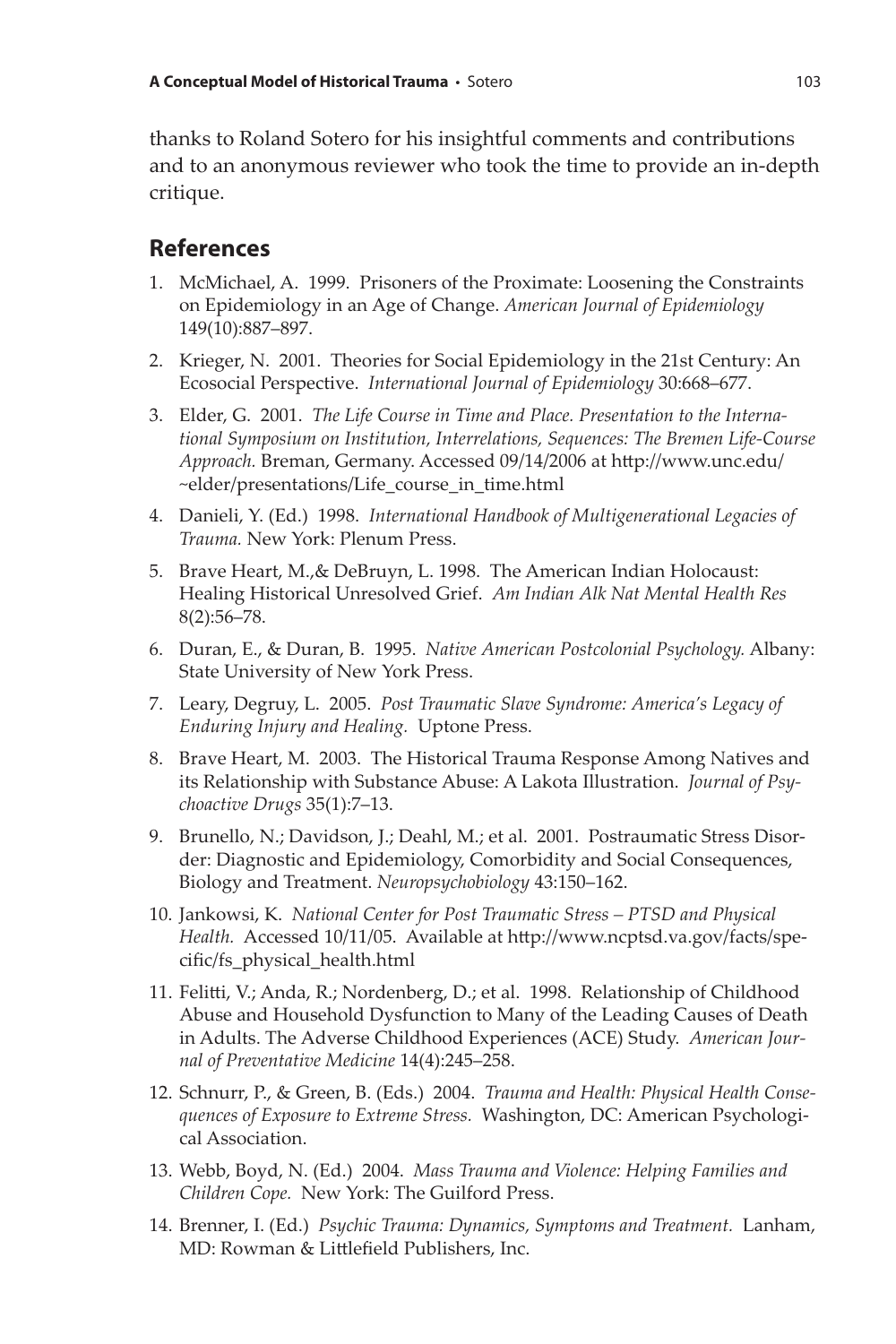- 15. Lloyd, C.; Smith, J.; and Weinger, K. 2005. Stress and Diabetes: A Review of the Links. *Diabetes Spectrum* 18(2):121–127.
- 16. Cardeña, E., & Croyle, K. (Eds.) 2005. *Acute Reactions to Trauma and Psychotherapy.* Binghamton, NY: The Haworth Medical Press.
- 17. Whitbeck, L.; Adams, G.; Hoyt, D.; and Chen, X. 2004. Conceptualizing and Measuring Historical Trauma among American Indian People. *Journal of Community Psychology* 33(3/4):119–130.
- 18. The Aboriginal Healing Foundation. 2004. *Historic Trauma and Aboriginal*  Healing. Ottawa, Ontario: Anishinabe Printing. Accessed 09/30/05. Available at http://www.ahf.ca
- 19. Kellerman, N. 2001. Transmission of Holocaust Trauma: An Integrative View. *Psychiatry: Interpersonal & Biological Processes* 64(3):256–268.
- 20. Reid, O.; Mims, S.; and Higginbottom, L. 2004. *Post Traumatic Slavery Disorder: Defi nition, Diagnosis and Treatment.* Philadelphia: Xlibris Corporation.
- 21. Abrams, M. 1999. Intergenerational Transmission of Trauma: Recent Contributions from the Literature of Family Systems Approaches to Treatment. *American Journal of Psychotherapy* 53(2):225–232.
- 22. Denham, A. *Rethinking Historical Trauma: Narratives of Resilience. Unpublished Manuscipt.* Accessed 09/11/06. Available at http://www.webpages.uidaho. edu/~rfrey/PDF/Rethinking%20Historical%20Trauma%20Revised.pdf#search =%22Rethinking%20Historical%20Trauma%22
- 23. Brave Heart, M. 1999. Oyate Ptayela: Rebuilding the Lakota Nation through Addressing Historical Trauma among Lakota Parents. *Journal of Human Behavior in the Social Environment* 2(1/2):109–126.
- 24. Brave Heart, M. 1999. Gender Differences in the Historical Trauma Response among the Lakota. *Journal of Health and Social Policy* 10(4):1–21.
- 25. Struthers, R., & Lowe, J. 2003. Nursing in the Native American Culture and Historic Trauma. *Issues in Mental Health Nursing* 24:257–272.
- 26. Punamaki, R.; Qouta, S.; and El-Sarraj, E. 2001. Resiliency Factors Predicting Psychological Adjustment after Political Violence among Palestinian Children. *International Journal of Behavioral Development* 25(3):256–267.
- 27. Quota, S.; Punamaki, R.; and El-Sarraj, E. 2003. Prevalence and Determinants of PTSD among Palestinian Children Exposed to Military Violence. *European Child & Adolescent Psychiatry* 12(6):265–272.
- 28. Rubin, A., & Rhodes, L. 2005. Telling "Ten Percent of the Story" Narrative and the Intergenerational Transmission of Trauma among Cambodian Refugees. In *Cross-Cultural Psychiatry*, A. Georgiopoulos and R. Rosenbaum, eds., pp. 157–178. Philadelphia: Lippincott Williams & Wilkins.
- 29. Daud, A.; Skoglund, E.; and Rydelius, P. 2005. Children in Families of Torture Victims: Transgenerational Transmission of Parents' Traumatic Experiences to their Children. *International Journal of Social Welfare* 14(1):23–32.
- 30. Faimon, M. 2004. Ties that Bind. *American Indian Quarterly* 28(1/2):238–250.
- 31. Williams, D.; Neighbors, H.; and Jackson, J. 2003. Racial/Ethnic Discrimi-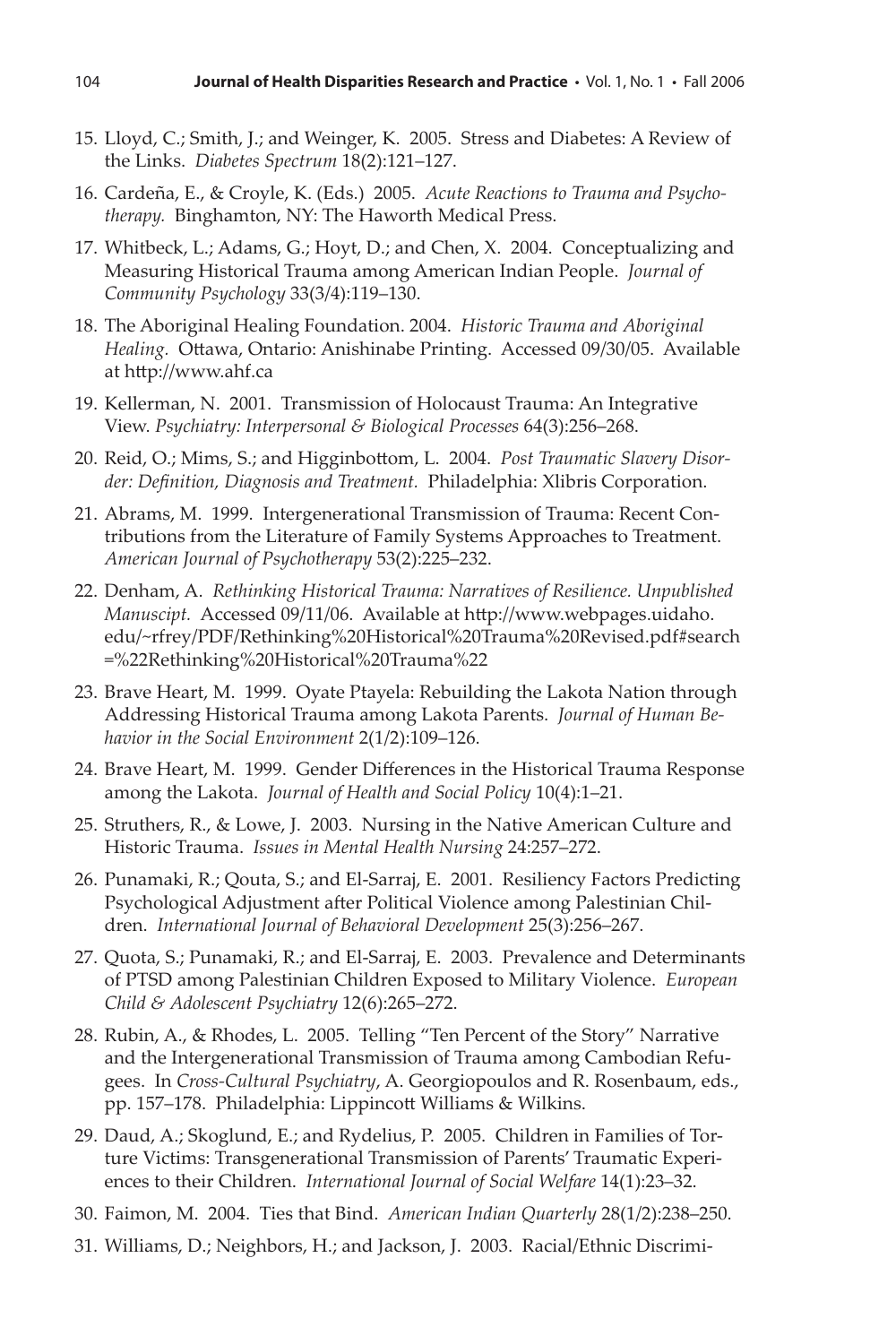nation and Health: Findings from Community Studies. *American Journal of Public Health* 93(2):200–208.

- 32. Walters, K., & Simoni, J. 2002. Reconceptualizing Native Women's Health: An "Indigenist" Stress-Coping Model. *American Journal of Public Health* 93(4):520–524.
- 33. Duran, B., & Walters, K. 2004. HIV/AIDS Prevention in "Indian Country:" Current Practice, Indigenist Etiology Models, and Postcolonial Approaches to Change. *AIDS Education and Prevention* 16(3):187–201.
- 34. Baker, K., & Gippenreiter, J. 1998. Stalin's Purge and its Impact on Russian Families: A Pilot Study. In *International Handbook of Multigenerational Legacies of Trauma*, Y. Danieli, ed., pp. 403–434. New York: Plenum Press.
- 35. Weaver, H. 1998. Indigenous People in a Multicultural Society: Unique Issues for Human Services. *Social Work* 43(3):203–211.
- 36. Dodgson, J., & Struthers, R. 2005. Indigenous Women's Voices: Marginalization and Health. *Journal of Transcultural Nursing* 16(4):339–346.
- 37. Easley, C., & Charles, G. 2004. *Qualitative Report Conference of Alaska Native Elders: Our View of Dignified Aging.* National Resource Center for American Indian, Alaska Native, and Native Hawaiian Elders: University of Alaska Anchorage. Accessed 09/30/05. Available at http://elders.uaa.alaska.edu
- 38. Hallaq, Eyad. 2003. An Epidemic of Violence. *Palestine–Israel Journal of Politics, Economics & Culture* 10(4):37–42.
- 39. Punamaki, R. 1986. Stress among Palestinian Women under Military Occupation: Women's Appraisal of Stressors, their Coping Modes, and their Mental Health. *International Journal of Psychology* 21(4/5):445–463.
- 40. Thabet, A.; Abed, Y.; and Vostanis, P. 2004. Comorbidity of PTSD and Depression among Refugee Children during War Conflict. Journal of Child *Psychology & Psychiatry & Allied Disciplines* 45(3):533–542.
- 41. Thabet, A.; Abed, Y.; and Vostanis, P. 2002. Emotional Problems in Palestinian Children Living in a War Zone: A Cross-sectional Study. *The Lancet* 359(9320):1801–1804.
- 42. U.S. Commission on Civil Rights. 2004. *Broken Promises: Evaluating the Native American Health Care System.* Washington, DC: U.S. Commission on Civil Rights. Accessed 11/28/05. Available at http://www.usccr.gov
- 43. Brundtland, G. 2002. *Health Situation of Palestinian People Living in the Occupied Palestinian Territory.* Statement by Director-General, World Health Organization. September 27, 2002. Accessed 10/01/2005. Available at www. who.int/mediacentre/news/statements/statements04/en/print.html
- 44. Zakrison, T.; Shahen, A.; Mortaja, S.; and Hamel, P. 2004. The Prevalence of Psychological Morbidity in West Bank Palestinian Children. *Canadian Journal of Psychiatry* 49(1):60–63.
- 45. McClellen, J.; Susser, E.; and King, M. 2006. Maternal Famine, De Novo Mutations, and Schizophrenia. *JAMA* 296(5):582–584.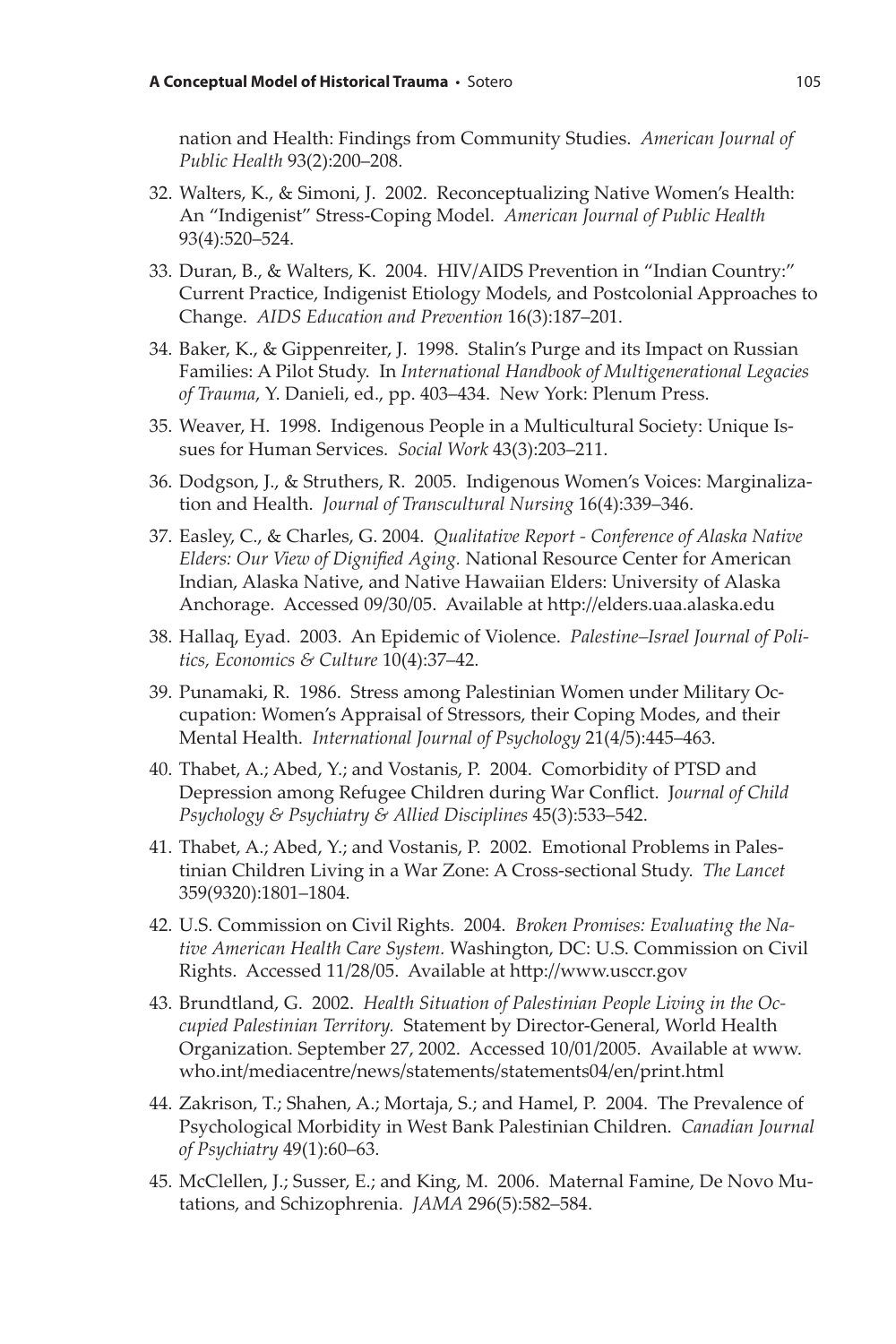- 46. Benyshek, Daniel. 2005. Type 2 Diabetes and Fetal Origins: The Promise of Prevention Programs Focusing on Prenatal Health in High Prevalence Native American Communities. *Human Organization* 64(2):192–200.
- 47. Ravelli, G.; Stein, Z.; and Susser, M. 1976. Obesity in Young Men after Famine Exposure In-Utero and Early Infancy. *New England Journal of Medicine* 295(7):349–353.
- 48. Emanuel, I.; Filakti, H.; Alberman, E.; and Evans, S. 1992. Intergenerational Studies of Human Birthweight from the 1958 Birth Cohort: Evidence for a Multigenerational Eff ect. *British Journal of Obstetrics and Gynaecology* 99(1):67– 74.
- 49. Barker, D. (Ed.). 1992. *Fetal and Infant Origins of Adult Disease.* London: BMJ Books.
- 50. Eisenb, L. 2001. From Molecules to Mind. *Eastern Mediterranean Health*  Journal 7(3):363-366. Accessed 10/2/05. Available at http://www.emro.who. int/Publications/EMHJ/0703/5Molecules.htm
- 51. Tulchinsky, T., & Varavikova, E. 2000. Nutrition in a Global Context and Nutrition and Infections. In *The New Public Health: An Introduction for the 31st Century*, pp. 403–405. San Diego: Academic Press.
- 52. Lupien, S.; King, S.; Meaney, M.; and McEwen, B. 2000. Child's Stress Hormone Levels Correlate with Mother's Socioeconomic Status and Depressive State. *Biological Psychiatry* 48(10):976–980.
- 53. Manson, S.; Beals, J.; Klein, S.; and Croy, C. 2005. Social Epidemiology of Trauma among 2 American Indian Reservation Populations. *American Journal of Public Health* 95(5):851–859.
- 54. Koss, M.; Yuan, N.; Dightman, D.; Prince, R.; et al. 2003. Adverse Childhood Exposures and Alcohol Dependence among Seven Native American Tribes. *American Journal of Preventative Medicine* 25(3):238–244.
- 55. DeBruyn, L.; Chino, M.; Serna, P.; and Fullerton-Gleason, L. 2001. Child Maltreatment in American Indian and Alaska Native Communities: Integrating Culture, History, and Public Health for Intervention and Prevention. *Child Maltreatment* 6(2):89–102.
- 56. Ehrensaft, M.; Cohen, P.; Brown, J.; Smailes, E.; et al. 2003. Intergenerational Transmission of Partner Violence: A 20-Year Prospective Study. *Journal of Consulting and Clinical Psychology* 71(4):741–753.
- 57. Holder, A.B. 1892. Papers on Diseases among Indians. *Medical Record: A Weekly Journal of Medicine and Surgery* 42(7):177–182. Accessed 3/10/06 at Native Health Databases http://hsc.unm.edu/library/nhd/
- 58. Stannard, D. 1992. *American Holocaust: Columbus and the Conquest of the New World.* New York: Oxford University Press.
- 59. Thornton, R. 1987. *American Indian Holocaust and Survival: A Population History since 1492.* Norman: University of Oklahoma.
- 60. Senate Democratic Native American Leadership Forum. *Health Care.* Accessed 11/28/05. Available at: http://democrats.senate.gov/steering/ images/ na-forum/health-care.pdf